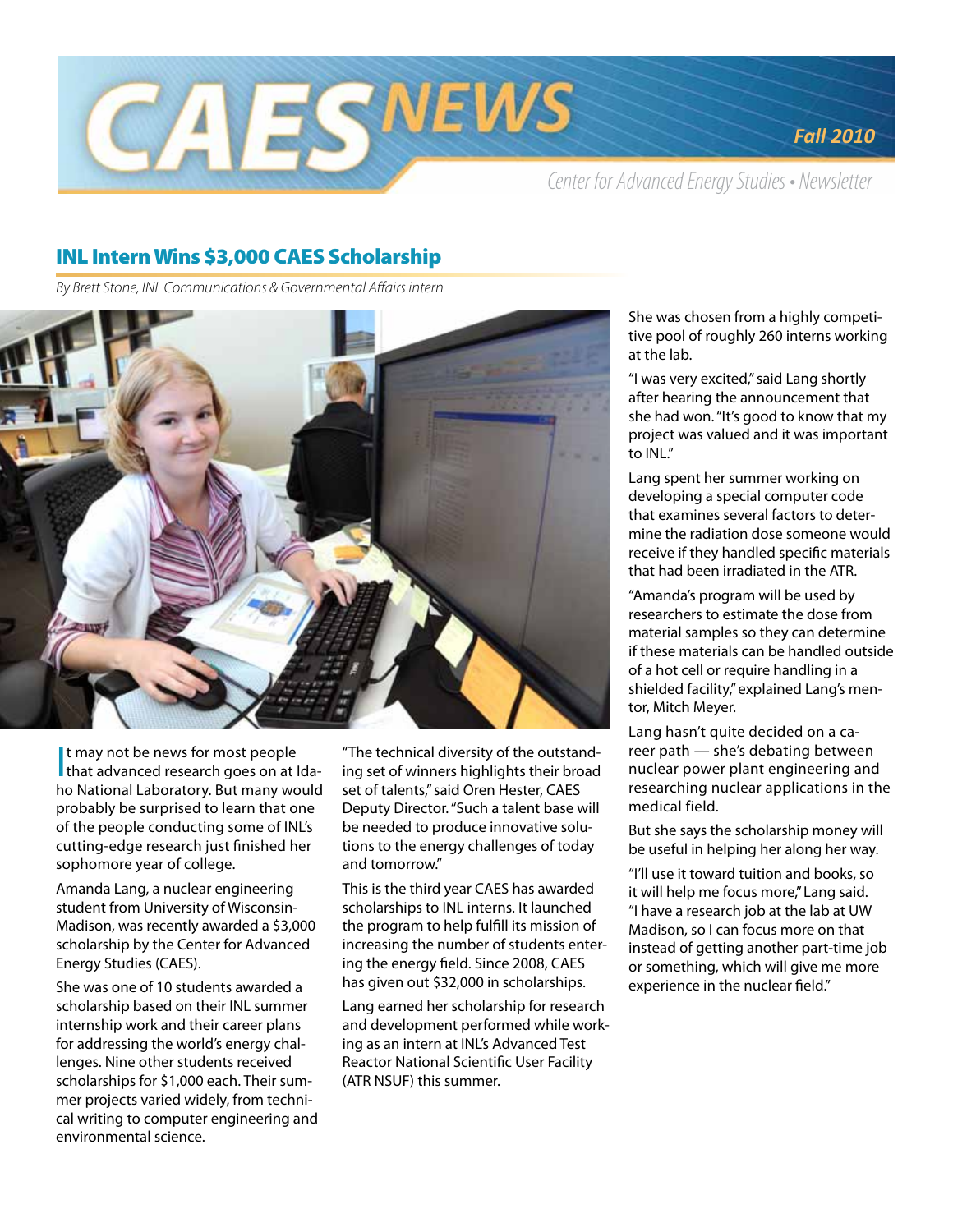

### Five Recognized for Contributions to CAES

*By Kortny Rolston, CAES Communications*

The Center for Advanced Energy Stud-<br>ies recently honored five employees from its partner institutions for their contributions to CAES and its mission.

Jennifer Ambrose of Boise State University, Cheryl Hanson of Idaho State University, Joanna Taylor of University of Idaho and Mitch Meyer of Idaho National Laboratory were named CAES Outstanding Employees while Dr. Darryl Butt, a BSU professor and CAES associate director, received a special achievement award.

This is the first year CAES has given out the awards.

"All of our honorees have contributed significantly to the success of CAES in different ways and deserve to be recognized for their efforts," Director Harold Blackman said. "We plan to continue to hand out these awards in the future. CAES is a success because of the commitment of the people from our partner institutions."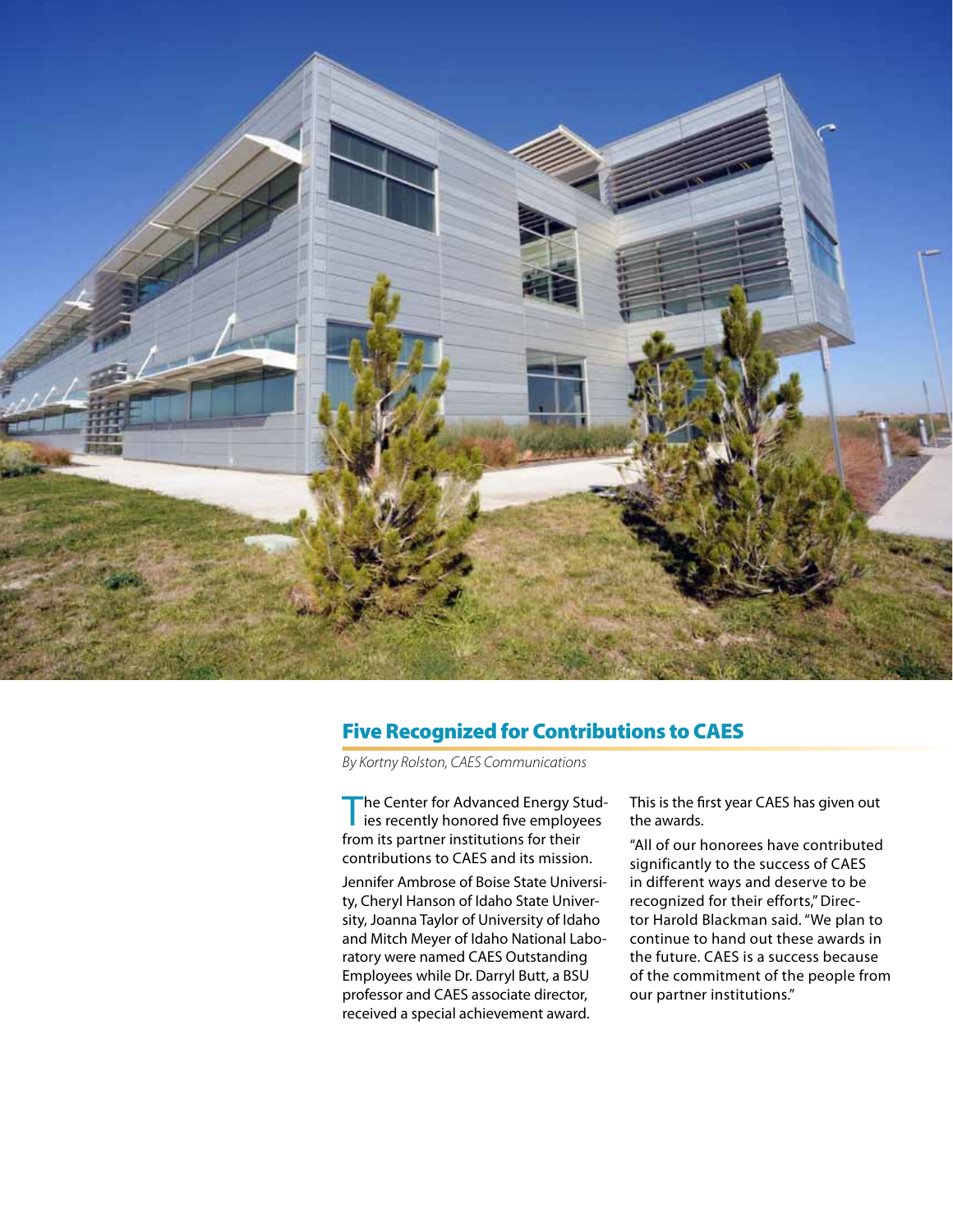**Jennifer Ambrose** is an office administrator for Boise State University's Materials Science and Engineering Department. She was nominated by Dr. Darryl Butt and Dr. David Solan, CAES associate directors from Boise State. Ambrose's office oversees the research expenditures and administrative processes for the department, which leads the CAES advanced materials initiative.

In their nomination letter, Butt and Solan, director of CAES' Energy Policy Institute, wrote: "Jennifer manages to keep things flowing incredibly smoothly with a very small staff. She is incredibly innovative and has automated many processes and simplified the bureaucracy for our faculty, staff and students."

**Cheryl Hanson** is the campus architect at Idaho State University. She was nominated by Blackman and all the CAES associate directors. Hanson helped oversee the construction of the CAES facility and continues to work on projects for the building. She recently helped reconfigure the CAES' Imaging Center to accommodate several new pieces of equipment.

"Cheryl is the one who really built CAES. She managed all the interfaces with the contractors as well as the state," Blackman said. "It was a very difficult job making sure all the needs and requirements were met, but throughout the process she was available and helpful and continues to be. She helped make CAES what it is today."

**Joanna Taylor** is a researcher from University of Idaho. She was nominated by the CAES management team as well as Dr. Bob Smith, a CAES associate director from University of Idaho. Taylor has been instrumental in helping establish safety and operating procedures, design layout and functional requirements, and define infrastructure needs for the laboratories at CAES.

In their nomination letter, the CAES team wrote: "On operational and safety fronts, Joanna has been a potent catalyst for CAES team building and trust. Joanna's ever-present positive attitude and smile are contagious. (She) has made enormous contributions that will enable CAES to achieve success."



**Mitch Meyer** is the scientific manager for the INL's Advanced Test Reactor National Scientific User Facility. He was nominated by the CAES management team for the award. Meyer helped convince INL to invest in new equipment for the CAES imaging center, which is home to a high-end atom probe, scanning electron microscope and other items.

"Mitch has been a key contributor to the development and establishment of the new imaging center at CAES, which will be accessible to both university and INL researchers," Blackman said. "From the start, Mitch has believed in the CAES mission and has been willing to invest financially and emotionally in the collaborations being built here."

**Dr. Darryl Butt** is the head of Boise State's Materials Science and Engineering Department and serves as a CAES associate director. Butt also leads CAES' advanced material initiative and oversees the facility's materials laboratory. He has hired two new BSU materials researchers who work at CAES in Idaho Falls full time.

"Darryl has been a steadfast contributor to CAES, first as a researcher who saw the vision of the partnership and now as an associate director," Blackman said. "He was very successful early on in bringing work to CAES. He continues to be responsive to all of our needs and is helping make CAES a lasting legacy for the Idaho universities and INL."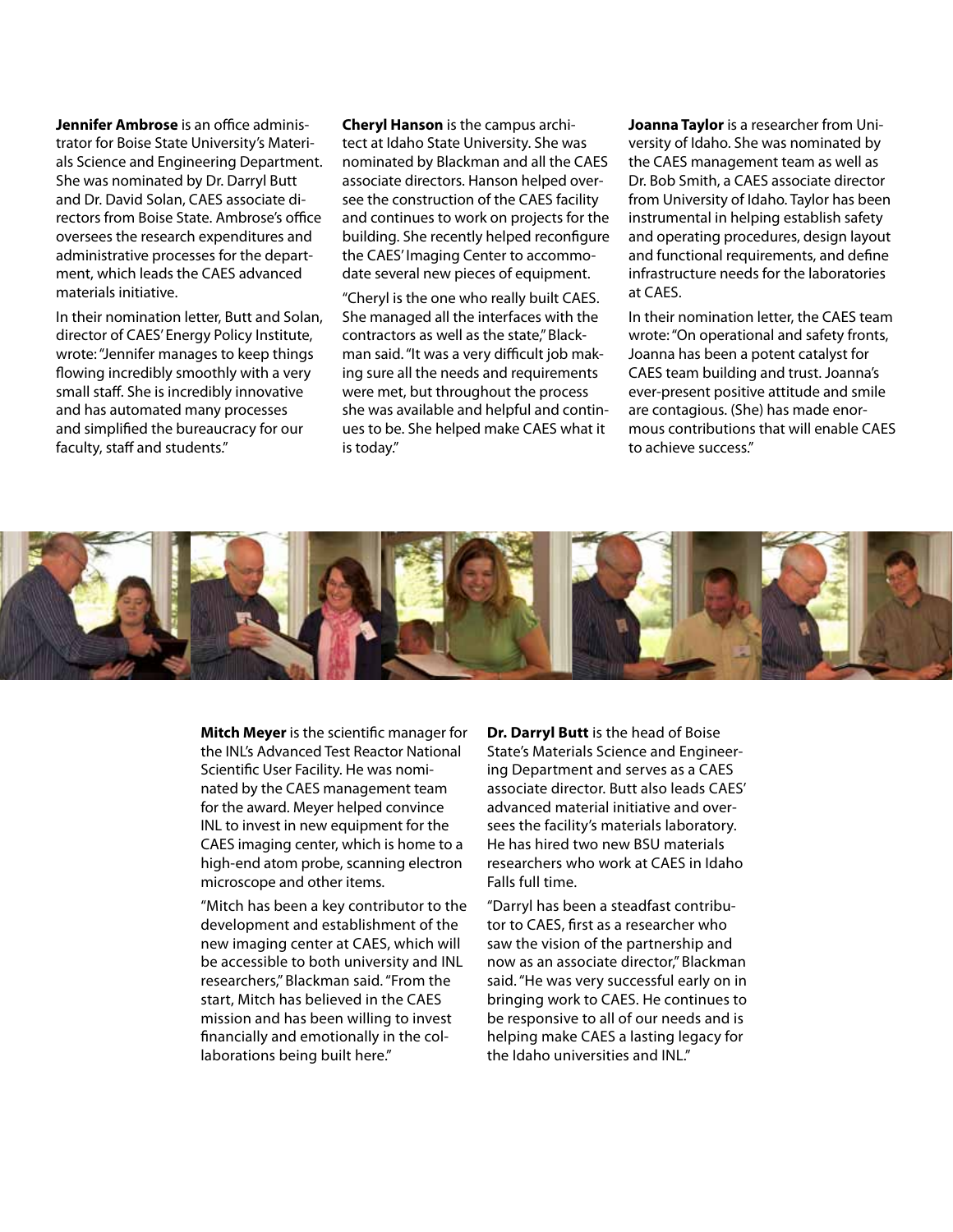

### A Minute With Supathorn Phongikaroon

*By Kortny Rolston, CAES Communications*

Supathorn Phongikaroon is an assis-<br>Stant research professor at the University of Idaho in Idaho Falls. He received his Ph.D. in chemical engineering in 2001 and his B.S. in nuclear engineering in 1997 from the University of Maryland.

Before joining UI, Phongikaroon worked at Idaho National Laboratory where he researched the development of advanced nuclear fuels and processes that result in more efficient use of nuclear energy reducing waste. His current interests focus on theoretical and experimental studies of pyroprocessing technology electrorefinery, electrolytic oxide reduction and chemistry, and ion exchange relating to interfacial phenomena and multi-phase flow systems.

#### **How long have you worked at CAES?**  Almost two years.

### **Which research projects are you involved with at CAES?**

All projects are related to fundamental studies in reprocessing technology for spent nuclear fuel via ionic liquids.

### **What do you like best about working at/with CAES?**

CAES has an awesome environment—a combination of academic universities,

national laboratories, and commercial industries—that focuses on advanced energy problems.

### **Has CAES led to any new research projects or collaborations for you?**

Yes. Several research projects at CAES have led to collaborations with other institutions and laboratories such as North Carolina State University, Seoul National University, and Korea Atomic Energy Research Institute.

### **What do you do in your free time?**

Rock climbing, backpacking, running and road and mountain biking.

### **What is your favorite movie?**

Forrest Gump because of that one quote: "Life is like a box of chocolates. You never know what you're gonna get."

#### **Favorite book?**

Lord of the Rings because of the true power and belief in the fellowship.

### **If you were a superhero, what would your superpower be?**

I would like to have Aquaman's power super speed and power in the water and the ability to breathe underwater and communicate with ocean animals.

### Energy Secretary Visits Idaho



U.S. Secretary of Energy Steven Chu addressed employees from CAES, Idaho National Laboratory, the Naval Reactors Facility and cleanup contractors during a September 13<sup>th</sup> visit to Idaho. More than 200 people gathered at CAES to hear Chu speak.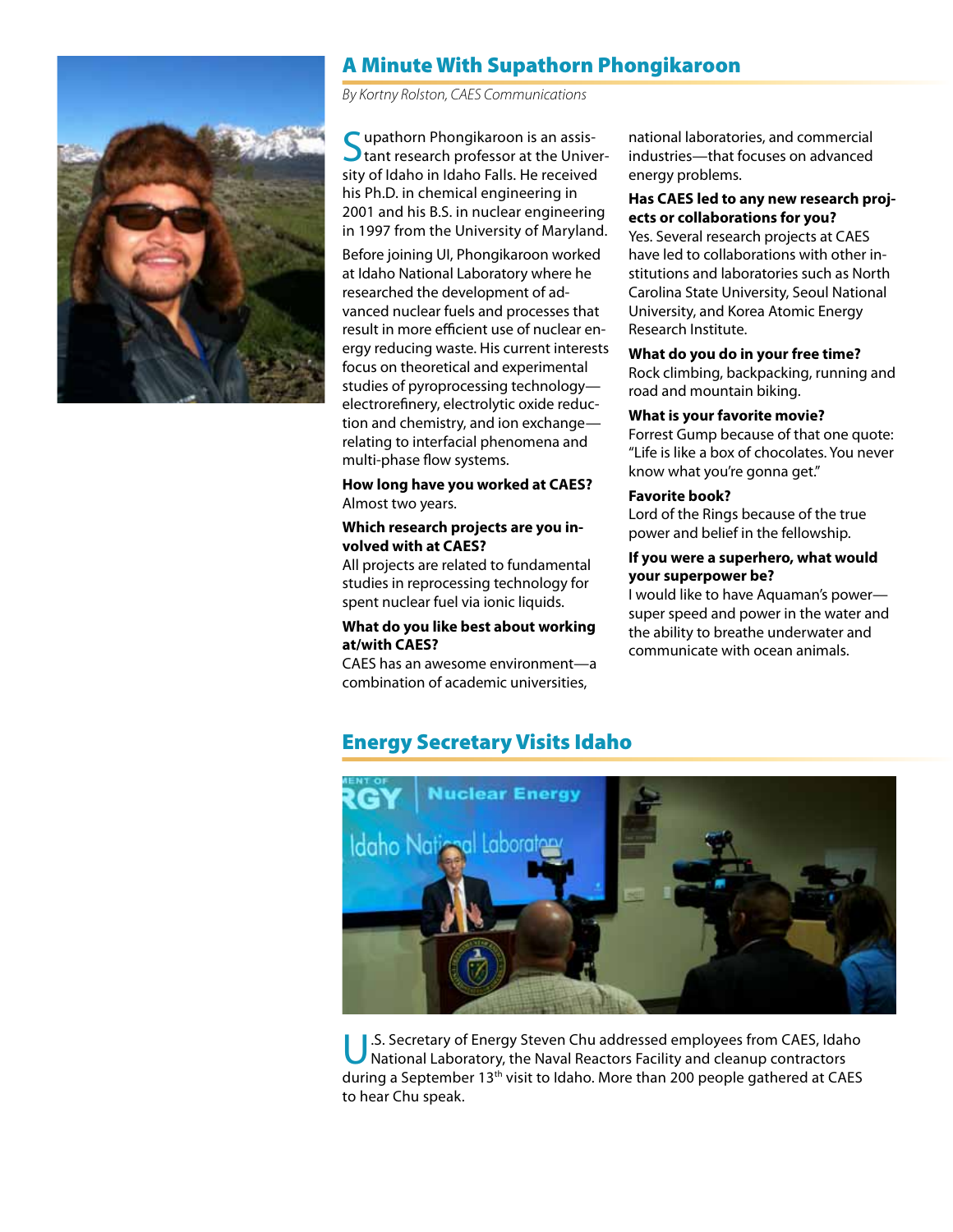## CAES Research Updates

*By Kortny Rolston, CAES Communications*

CAES' research focuses nuclear sci-ence and engineering, advanced materials, carbon management, bioenergy and energy policy.

Here is the latest news from our research initiatives:

### **Nuclear Science and Engineering**

• Idaho State University has hired Dr. Eric Burgett as a new assistant professor in nuclear engineering and CAES affiliate researcher. He is conducting cutting-edge research on nanotechnology (nanophotonic and photonic crystal) and ultrafast scintillator designs for novel radiation detectors. Burgett received his Ph.D. from the Georgia Institute of Technology in 2010 in Nuclear Engineering and his M.S. from Georgia Tech in 2008.

### **Advanced Materials**

• Boise State University recently hired Jatu Burns, a research scientist, to work on several materials projects at CAES. She works under Dr. Darryl Butt, a CAES associate director from

Boise State University. Burns graduated with a master's degree in materials science and engineering from BSU where her research involved fatigue crack growth testing and microstructural characterization.

• Operational capabilities of the Advanced Materials Lab at CAES have been developed to include sample preparation, high-temperature experimentation, microhardness testing and imaging. These capabilities are available to users of the lab, CAES, partnering universities, and INL.

### **Carbon Management**

• Thirty-two researchers from INL, BSU, ISU and UI recently attended a carbon management workshop at CAES. They learned about CAES' carbon management research and potential new research opportunities. The workshop is the first in a series that will be held around the state. The goal is to increase the number of researchers involved in the CAES carbon management initiative.

#### **Bioenergy**

• CAES is hosting a summit October 20-21 to showcase its bioenergy projects and research expertise in various feedstock areas. Industry representatives have been invited to participate and will discuss their needs and ideas during a panel discussion. The summit will be held at the CAES facility in Idaho Falls.

### **Energy Policy**

- The Energy Policy Institute (EPI) hired Lisa Wennstrom as an event coordinator to plan the 2011 energy policy research conference, as well as policy roundtables. Karen Andreason is EPI's new administrative assistant.
- Dave Koehler has joined EPI as a temporary project coordinator coordinator, a position he will hold until June 30th. Dave will assist in proposal development and coordination of new projects as they come online. He has a master's in public administration from BSU and has done contracting with the high tech sector.

### NEUP 2010 Awards Provide New Equipment to Three Idaho Universities

*By Kortny Rolston, CAES Communications*

daho's three public universities were<br>recently awarded \$655,000 from the daho's three public universities were U.S. Department of Energy to purchase new laboratory equipment and upgrade a reactor.

Boise State University received \$260,000 for a scanning electron microscope, which will be housed at CAES, while Idaho State University was awarded \$145,000 to complete work on its research reactor. University of Idaho received \$250,000 for nuclear research equipment.

The money was awarded through DOE's Nuclear Energy University Programs (NEUP) initiative. This is the second consecutive year the Idaho universities have been awarded equipment and infrastructure grants by NEUP.

Dr. Rick Ubic, a materials researcher at BSU and CAES affiliate professor, said the scanning electron microscope (SEM) will be used to analyze the structures of nuclear

materials, including fuel surrogates, graphite, and structural alloys.

"A modern analytical SEM is an essential, fundamental tool for the structural study of nuclear materials and materials science in general," he said. "This instrument will be unique in the state and support a whole range of research activities at Boise State, CAES, and beyond."

Nine Idaho university students also won \$5,000 scholarships through NEUP.

The recipients are: Chloe' Lombard and John Winston of Boise State; Robert Carlsen, Nicholas Short, Tew Logan,



Clint Thomas and Kyle Woodhouse of Idaho State University; and Nicholas Eimers and Zachary Wuthrich of University of Idaho.